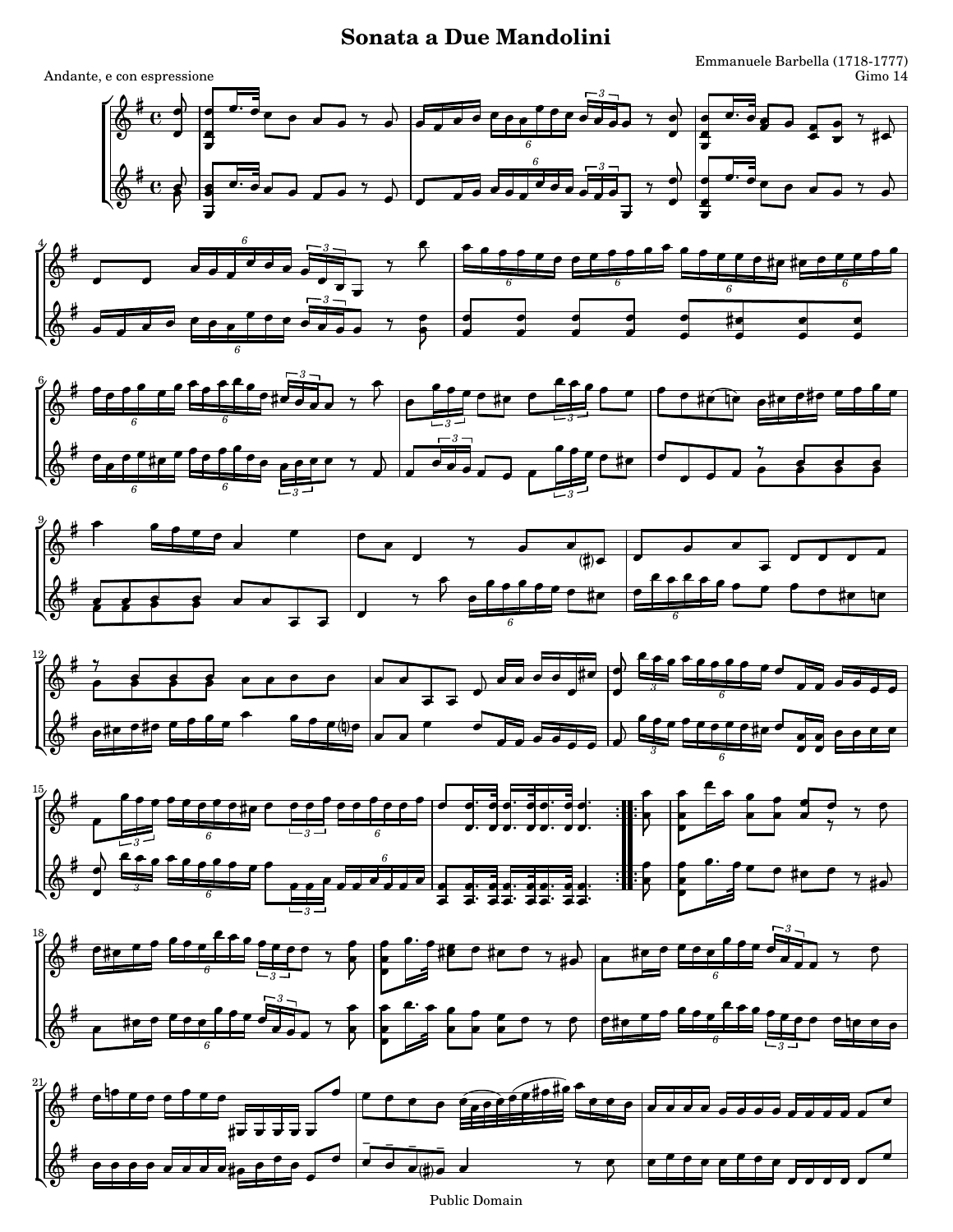















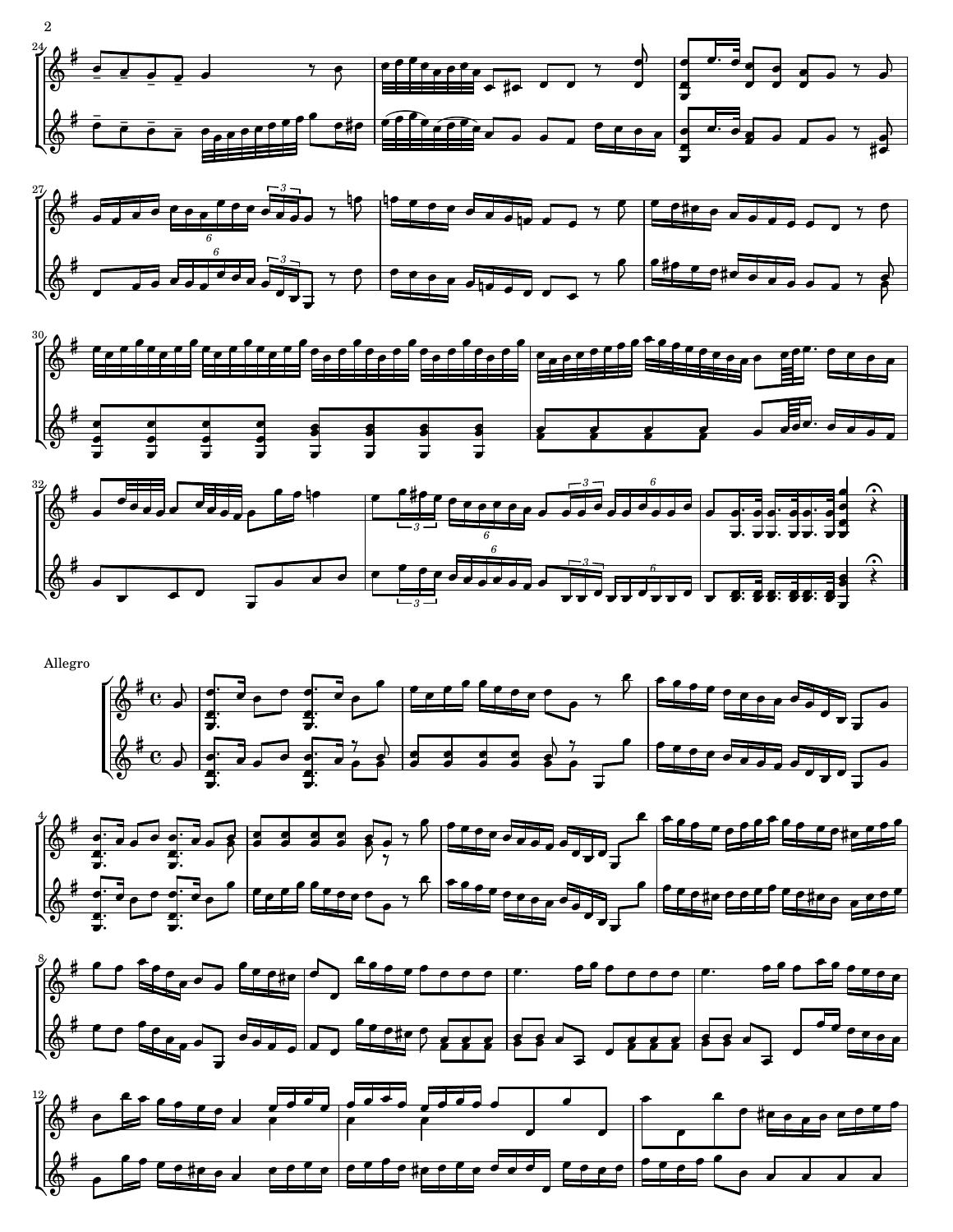













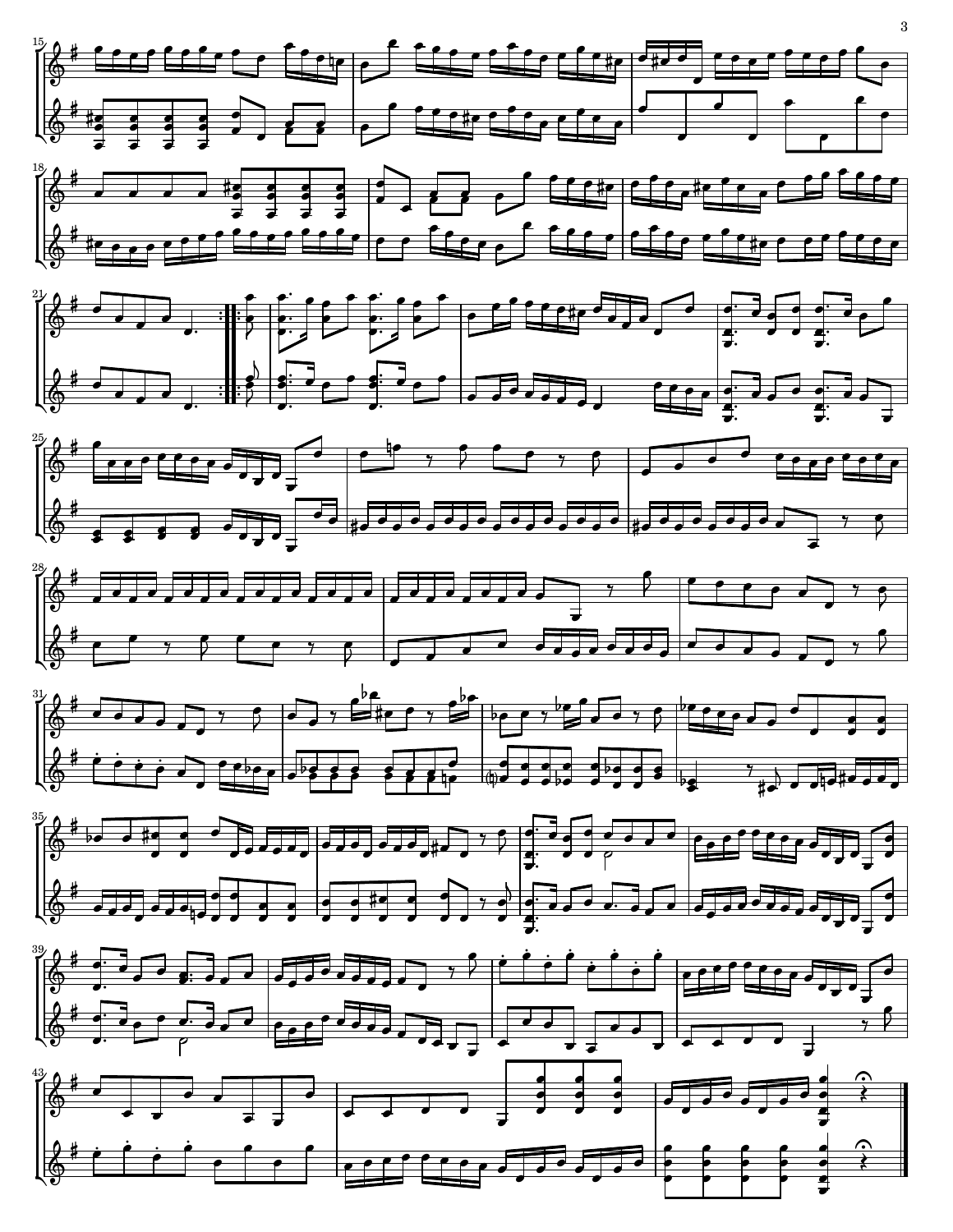4 Gavotta Allegro